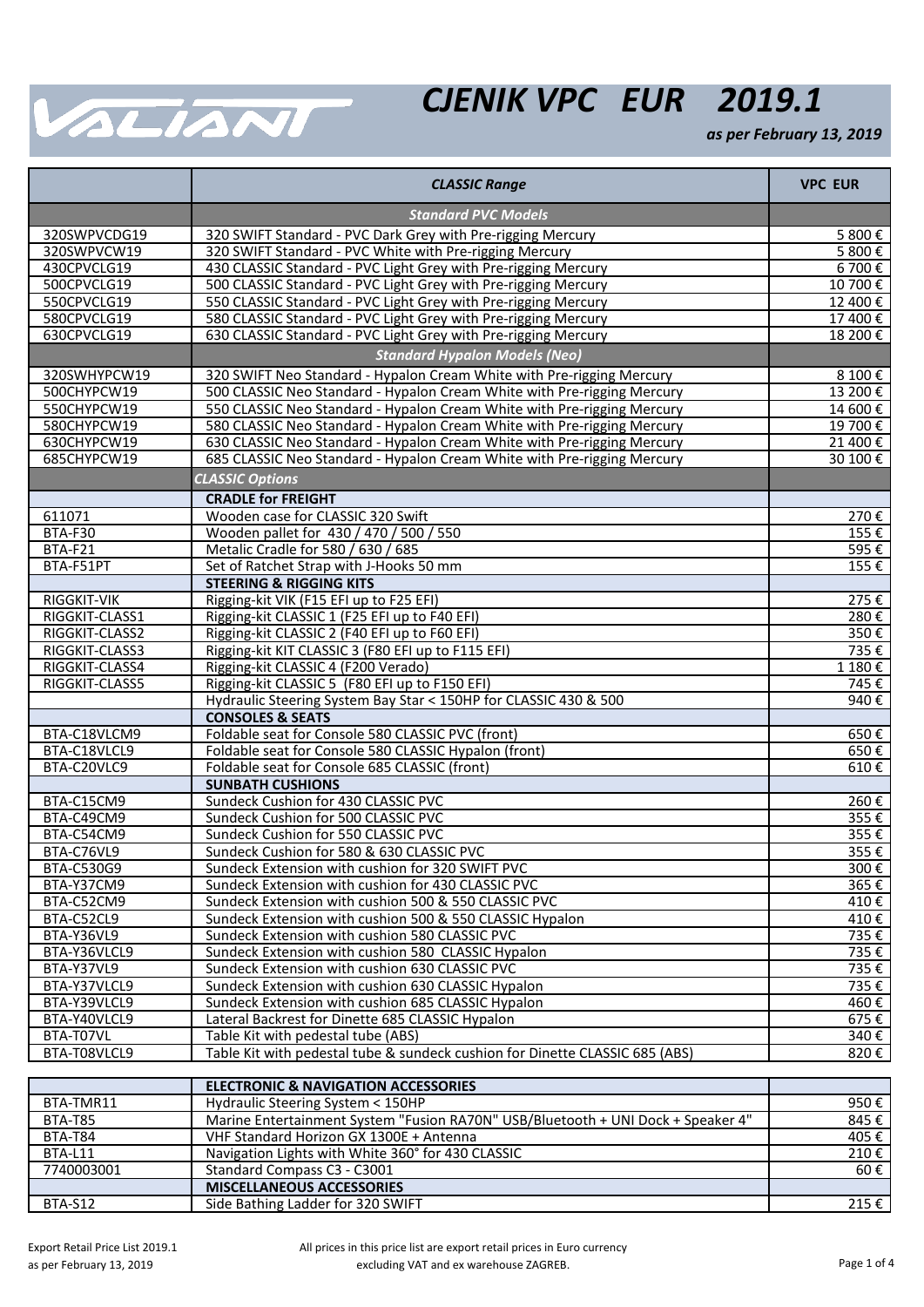| BTA-SN01          | Ski Mast for 550 CLASSIC (Stainless Steel)                                            | 600€                |
|-------------------|---------------------------------------------------------------------------------------|---------------------|
| BTA-SN02          | Ski Mast for 580 & 630 CLASSIC (Stainless Steel)                                      | 600€                |
| BTA-SN03          | Ski Mast for 685 CLASSIC (Stainless Steel)                                            | 650€                |
| <b>BTA-Y89</b>    | Deck Shower with Tank for 500 & 550 CLASSIC                                           | $\overline{350}$ €  |
| <b>BTA-Y90</b>    | Deck Shower with Tank for 580 & 630 CLASSIC                                           | 295€                |
| BTA-T94           | Fridge for 685 CLASSIC                                                                | 1 270€              |
| BTA-TK17          | CerDeck covering for 320 SWIFT                                                        | 395€                |
| BTA-TK18          | CerDeck covering for 430 CLASSIC                                                      | 775€                |
| BTA-TK19          | CerDeck covering for 500 & 550 CLASSIC                                                | 1 250€              |
| BTA-TK28          | CerDeck covering for 580 CLASSIC                                                      | 810€                |
| BTA-TK29          | CerDeck covering for 580 CLASSIC LIMITED HULL                                         | 810 $\epsilon$      |
| BTA-TK30          | CerDeck covering for 630 CLASSIC                                                      | 1 020 €             |
| BTA-TK31          | CerDeck covering for 685 CLASSIC                                                      | $1310 \text{ } \in$ |
|                   | <b>ROLL BAR &amp; BIMINI SUNSHADES</b>                                                |                     |
| <b>BTA-S53</b>    | Painted Aluminium Roll Bar for 320 CLASSIC with navigation lights                     | $900 \epsilon$      |
| <b>BTA-S50</b>    | Stainless Steel Roll Bar for 430 CLASSIC                                              | 785€                |
| <b>BTA-S05</b>    | Stainless Steel Roll Bar for 500 & 550 CLASSIC                                        | 785€                |
| <b>BTA-S78</b>    | Stainless Steel Roll Bar for 580 & 630 CLASSIC                                        | 800€                |
| <b>BTA-S59</b>    | Stainless Steel Roll Bar for 685 CLASSIC                                              | 1930€               |
| BTA-Y47VL         | Bimini "Eco" - Blue - Aluminium structure for 430 CLASSIC                             | 445€                |
| BTA-J04VL9        | Bimini "Eco" Dark Grey - Aluminium structure for 500 / 550 / 580 / 630 CLASSIC        | 420€                |
| BTA-J03VL9        | Bimini "Luxe" Dark Grey - Stainless steel structure for 500 / 550 / 580 / 630 CLASSIC | 660€                |
| BTA-J10VL9        | Bimini for Roll Bar - Dark Grey for 500 & 550 CLASSIC                                 | 535€                |
| <b>BTA-J05VL9</b> | Bimini for Roll Bar - Dark Grey for 580 & 630 CLASSIC                                 | $535 \epsilon$      |
| BTA-J07VL         | Bimini for Roll Bar - Beige for CLASSIC 685                                           | 690€                |
|                   | <b>BOAT COVERS &amp; CONSOLE COVERS</b>                                               |                     |
| BTA-G37VL         | Console Cover 430 CLASSIC                                                             | $230 \text{ } \in$  |
| BTA-G47VL         | Console Cover 500 & 550 CLASSIC                                                       | 180€                |
| BTA-G48VL         | Console Cover 580 & 630 CLASSIC                                                       | $180 \text{ } \in$  |
| BTA-G53LTD        | Console Cover 580 CLASSIC Limited Edition                                             | 180€                |
| BTA-G68VL         | Console Cover 685 CLASSIC                                                             | $105 \text{ E}$     |
| BTA-P251VL        | Boat Cover 320 SWIFT                                                                  | $270 \text{ } \in$  |
| BTA-P100VL        | Boat Cover 430 CLASSIC PVC                                                            | 555€                |
| BTA-P50CM5        | Boat Cover 500 CLASSIC PVC                                                            | 555€                |
| BTA-P50CL5        | Boat Cover 500 CLASSIC Hypalon                                                        | 555€                |
| BTA-P54CM5        | Boat Cover 550 CLASSIC PVC                                                            | $575 \in$           |
| BTA-P54CL5        | Boat Cover 550 CLASSIC Hypalon                                                        | $575 \epsilon$      |
| BTA-P65VL3        | Boat Cover 580 CLASSIC PVC                                                            | 720€                |
| BTA-P65VLCL       | Boat Cover 580 CLASSIC Hypalon                                                        | 720€                |
| BTA-P63VL3        | Boat Cover 630 CLASSIC PVC                                                            | 720€                |
| BTA-P63VLCL       | Boat Cover 630 CLASSIC Hypalon                                                        | 735€                |
| BTA-P68VL         | Boat Cover 685 CLASSIC Hypalon                                                        | 465€                |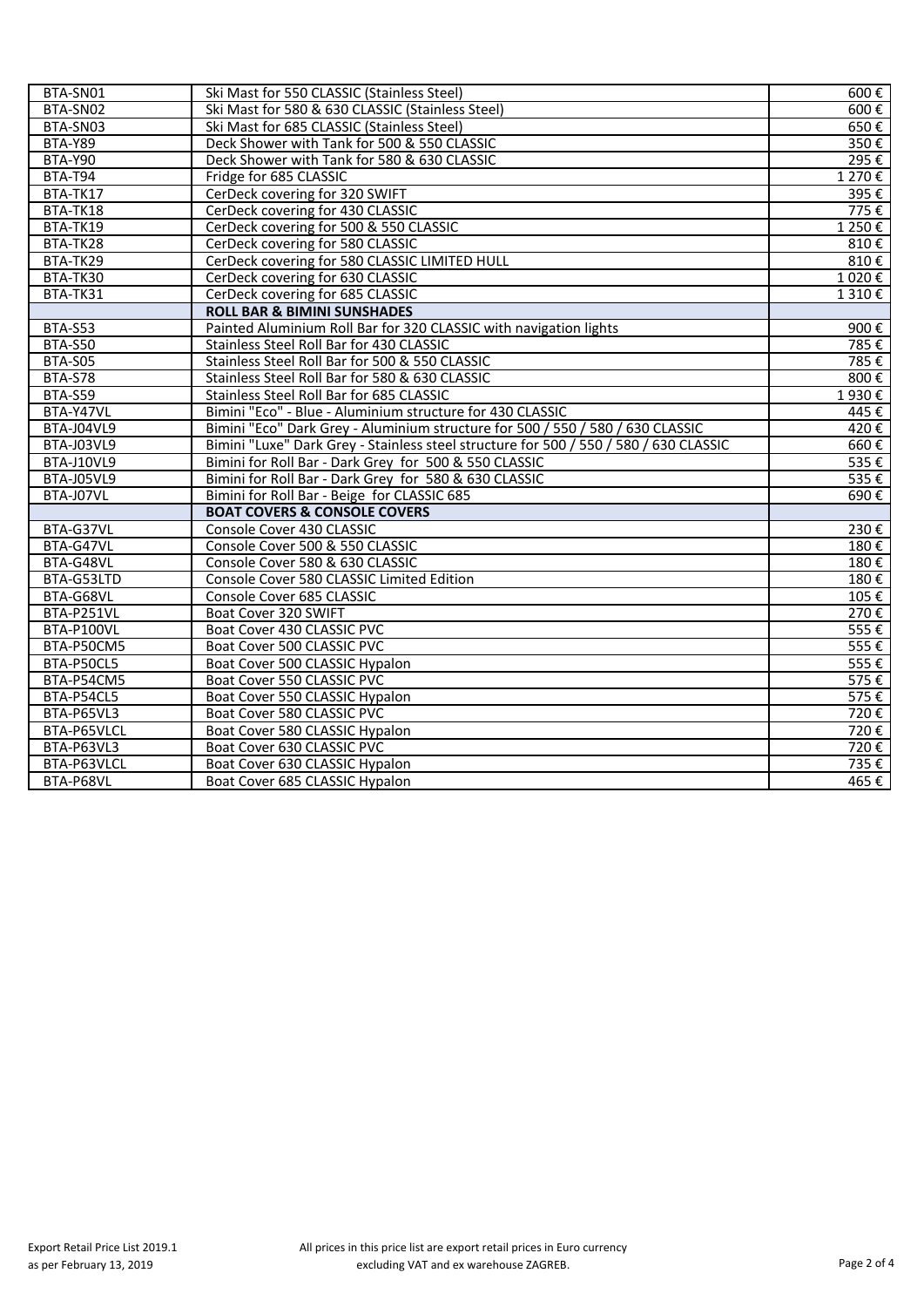|                            | <b>SPORT Range</b>                                                                                                                             |                               |
|----------------------------|------------------------------------------------------------------------------------------------------------------------------------------------|-------------------------------|
|                            | <b>Standard PVC Models</b>                                                                                                                     |                               |
| 470SPVCDG19                | 470 SPORT Standard Hull - PVC Dark Grey without Rigging-Kit                                                                                    | 5 500€                        |
| 500SPVCDG19                | 500 SPORT Standard - PVC Dark Grey - Rigging-Kit Included                                                                                      | 10 900 €                      |
| 550SPVCDG19                | 550 SPORT Standard - PVC Dark Grey - Rigging-Kit Included                                                                                      | 13 800 €                      |
| 580SPVCDG19                | 580 SPORT Standard - PVC Dark Grey - Rigging-Kit Included                                                                                      | 15 600€                       |
| 630SPVCDG19                | 630 SPORT Standard - PVC Dark Grey - Rigging-Kit Included                                                                                      | 16 900 €                      |
|                            | <b>Standard Hypalon Models (Neo)</b>                                                                                                           |                               |
| 500SHYPMG19                | 500 SPORT Neo Standard - Hypalon Military Grey - Rigging-Kit Included                                                                          | 14 500 €                      |
| 550SHYPMG19<br>580SHYPMG19 | 550 SPORT Neo Standard - Hypalon Military Grey - Rigging-Kit Included<br>580 SPORT Neo Standard - Hypalon Military Grey - Rigging-Kit Included | 16 500 €<br>19 000€           |
| 630SHYPMG19                | 630 SPORT Neo Standard - Hypalon Military Grey - Rigging-Kit Included                                                                          | 20 800€                       |
| 690SSEHYPMG19              | 690 SPORT Neo - Single Engine - Hypalon Military Grey - Rigging-Kit Included                                                                   | 26 500€                       |
| 750SSEHYPMG19              | 750 SPORT Neo - Single Engine - Hypalon Military Grey - Rigging-Kit Included                                                                   | 34 300 €                      |
|                            | <b>SPORT Options</b>                                                                                                                           |                               |
|                            | <b>CRADLE for FREIGHT</b>                                                                                                                      |                               |
| BTA-F30                    | Wooden pallet for 430 / 470 / 500 / 550                                                                                                        | 155€                          |
| BTA-F21                    | Metalic Cradle for 580 / 630 / 685                                                                                                             | 595€                          |
| BTA-F51PT                  | Set of Ratchet Strap with J-Hooks 50 mm (mandatory if loaded in a container)                                                                   | 155€                          |
|                            | <b>SEATS &amp; BENCHES</b>                                                                                                                     |                               |
| BTA-C09GSVL                | JS 100 - Single jockey seat with locker - Dark Grey fiberglass / Black cushion<br>Foldable seat for Fiberglass leaning-post LP11               | 1 115 €<br>$610 \text{ } \in$ |
| BTA-C18VL9NG<br>BTA-T11VL9 | Foldable table for Fiberglass leaning-post LP11                                                                                                | 390€                          |
| BTA-C30GS                  | BS 100 - Small fiberglass locker - Grey (Dim. L.64 x P.38 x H.24 cm)                                                                           | 410€                          |
| BTA-C07VL9NG               | BS 7 - Bench with backrest for Standard 500 & 550 (Dim. 100 cm)                                                                                | 1 200€                        |
| BTA-C09VL9NG               | BS 9 - Bench with backrest for Standard 580 & 630 (Dim. 120 cm)                                                                                | 1440€                         |
| BTA-C11VL9NG               | BS 11 - Bench with backrest for Standard 690 & 750 (Dim. 160 cm)                                                                               | 1670€                         |
| BTA-C03GSVL9               | FW 200 - Fishwell - Grey fiberglass without Pump kit (Dim. L.73 x P.44 x H.39 cm)                                                              | 410€                          |
|                            | <b>MOORING COVERS</b>                                                                                                                          |                               |
| BTA-G51VL                  | Cover for Jockey Console SPORT 100 (PVC Light grey)                                                                                            | $\overline{220}$ €            |
| BTA-G52VL<br>BTA-G07VL9    | Cover for Jockey Console SPORT 200 (PVC Light grey)                                                                                            | 305€<br>180€                  |
| BTA-G09VL9                 | Cover for Center Console SPORT 7 (PVC Light grey)<br>Cover for Center Console SPORT S9 (PVC Light grey)                                        | 210€                          |
| BTA-G01VL9                 | Cover for Center Console SPORT S11 (PVC Light grey)                                                                                            | 250€                          |
| BTA-G70VL9                 | Cover for Leaning-post S7 (PVC Light grey)                                                                                                     | 170€                          |
| BTA-G90VL9                 | Cover for Leaning-post S9 (PVC Light grey)                                                                                                     | 200€                          |
| BTA-G11VL9                 | Cover for Leaning-post S11 (PVC Light grey)                                                                                                    | 225€                          |
| BTA-G77VL9                 | Cover for Bench BS7 (PVC Light grey)                                                                                                           | 153€                          |
| BTA-G99VL9                 | Cover for Bench BS9 (PVC Light grey)                                                                                                           | 170€                          |
| BTA-G111VL9                | Cover for Bench BS11 (PVC Light grey)<br><b>ELECTRONIC &amp; NAVIGATION ACCESSORIES</b>                                                        | 200€                          |
| BTA-TMR11                  | Hydraulic Steering System < 150HP                                                                                                              | 955€                          |
| 7740003001                 | Standard Compass C3 - C3001 - Card Size 65 mm - base 105 mm                                                                                    | 70€                           |
| 7740000010                 | Compass C12 110 Series 85 mm (solas) - Card Size 85 mm - base 114 mm                                                                           | 140€                          |
| BTA-L11                    | Navigation Lights with 360° for SPORT 470 Open                                                                                                 | 210€                          |
| <b>BTA-T85</b>             | Marine Entertainment System "Fusion RA70N" USB / Bluetooth + UNIDock + Speaker 4"                                                              | 845€                          |
| <b>BTA-T84</b>             | VHF Standard Horizon GX 1300E + Antenna                                                                                                        | 405€                          |
|                            | <b>STAINLESS STEEL ACCESSORIES</b>                                                                                                             |                               |
| BTA-SN06<br>BTA-Y22VL9     | Ski Mast for Sport models - Adjustable (500 / 550 / 580 / 630 / 690)<br>Garelick diving ladder with 3 steps and transom bracket                | 970€<br>455€                  |
| BTA-Y23VL9                 | Garelick diving ladder with 4 steps and transom bracket                                                                                        | 580€                          |
| AL 100103                  | Rod-holder polished stainless-steel 30-35 mm (1 unit)                                                                                          | 90€                           |
| BTA-S42                    | Adjustable Bottle Rack (4 to 6 bottles in stainless steel)                                                                                     | 400€                          |
| 62058793                   | Aluminium Hatch 60 cm x 35 cm for integrated deck storage - Grey                                                                               | 600€                          |
| 62058794                   | Aluminium Hatch 51 cm x 46 cm for integrated deck storage - Grey                                                                               | 650€                          |
| <b>BTA-S50</b>             | Stainless Steel Roll Bar for SPORT 470 - Single tube                                                                                           | 785€                          |
| <b>BTA-S51</b>             | Stainless Steel Roll Bar for SPORT 500 - 550 - 580 - 630                                                                                       | 1 060€                        |
| <b>BTA-S76</b>             | Stainless Steel Roll Bar for 690 & 750 SPORT                                                                                                   | 790€                          |
| BTA-SM0073                 | <b>COMBO &amp; MISCELLANEOUS ACCESSORIES</b><br>Combo FISHING 2019 for SPORT 580 - 630 - 690 - 750                                             | 1 340€                        |
| BTA-T96SP4                 | Fishwell kit for locker FW 200 (obliged FW 200)                                                                                                | 350€                          |
| BTA-T95SPF                 | Fishwell kit with aluminum hatch for Combo Fishing (Sport 580 / 630 / 690 & 750)                                                               | 890€                          |
| BTA-R60SPF                 | Bag for leaning post LP 7 (flexible)                                                                                                           | 40 €                          |
|                            |                                                                                                                                                |                               |
|                            |                                                                                                                                                |                               |